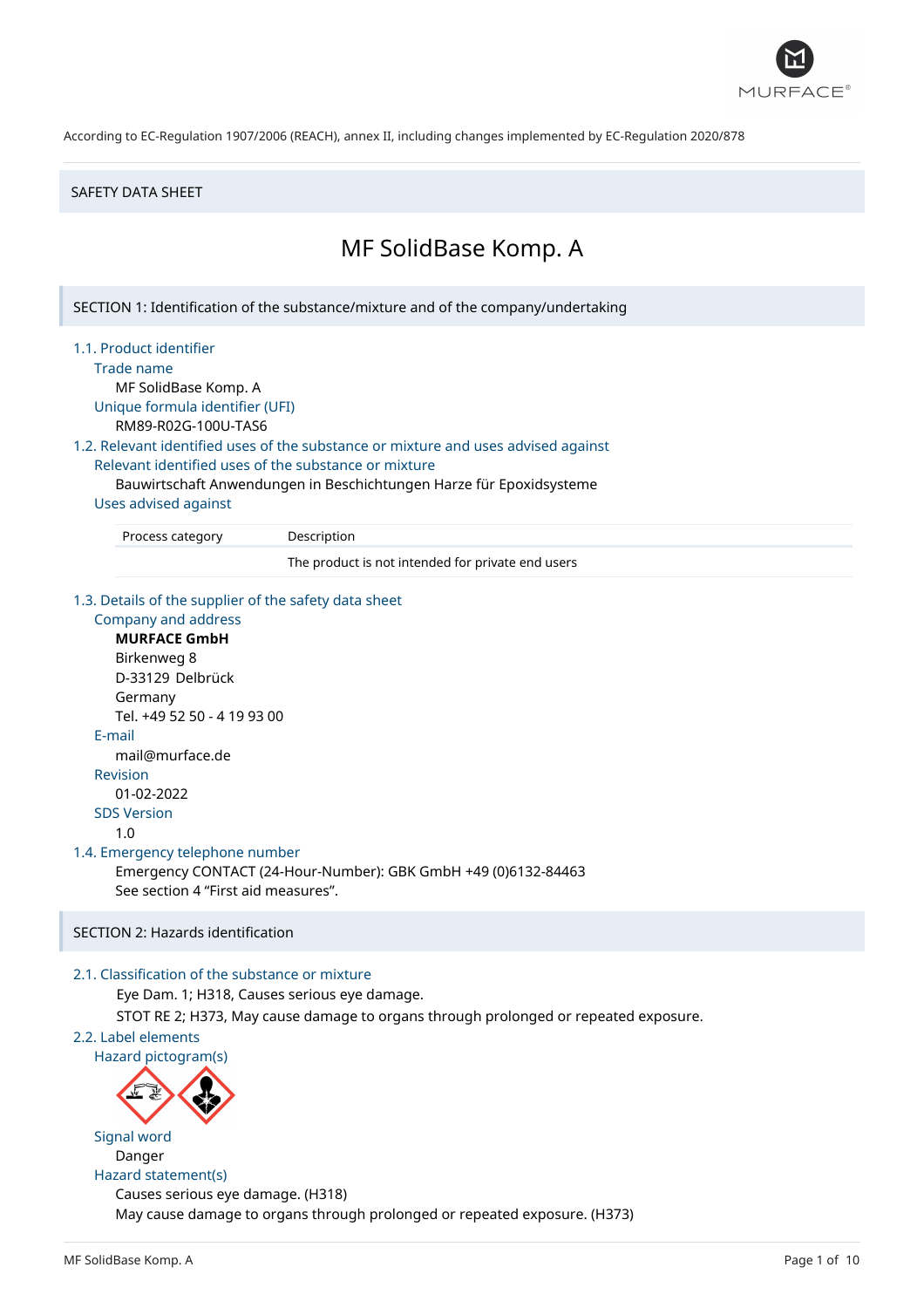

Safety statement(s) General - Prevention Do not breathe vapour/mist. (P260) Wear eye protection/protective gloves/protective clothing. (P280) Response IF IN EYES: Rinse cautiously with water for several minutes. Remove contact lenses, if present and easy to do. Continue rinsing. (P305+P351+P338) Get medical advice/attention if you feel unwell. (P314) Immediately call a POISON CENTER/doctor. (P310) Storage - Disposal Dispose of contents/container to an approved waste disposal plant. (P501) Hazardous substances Quartz (SiO2) Epoxy-Amin-Addukt 2.3. Other hazards Additional labelling Not applicable Additional warnings

This mixture/product does not contain any substances considered to meet the criteria classifying them as PBT and/or vPvB.

SECTION 3: Composition/information on ingredients

## 3.2. Mixtures

| Product/substance | Identifiers          | % w/w    | Classification   | Note |
|-------------------|----------------------|----------|------------------|------|
| Quartz (SiO2)     | CAS No.: 14808-60-7  | 80-95%   | STOT RE 2, H373  |      |
|                   | EC No.: 238-878-4    |          |                  |      |
|                   | REACH:               |          |                  |      |
|                   | Index No.:           |          |                  |      |
| Epoxy-Amin-Addukt | CAS No.: 260549-92-6 | ≥6,5-<7% | Eye Dam. 1, H318 |      |
|                   | EC No.: 638-788-9    |          |                  |      |
|                   | REACH:               |          |                  |      |
|                   | Index No.:           |          |                  |      |

-----

See full text of H-phrases in section 16. Occupational exposure limits are listed in section 8, if these are available. Other information

No special

SECTION 4: First aid measures

## 4.1. Description of first aid measures

#### General information

In the case of accident: Contact a doctor or casualty department – take the label or this safety data sheet.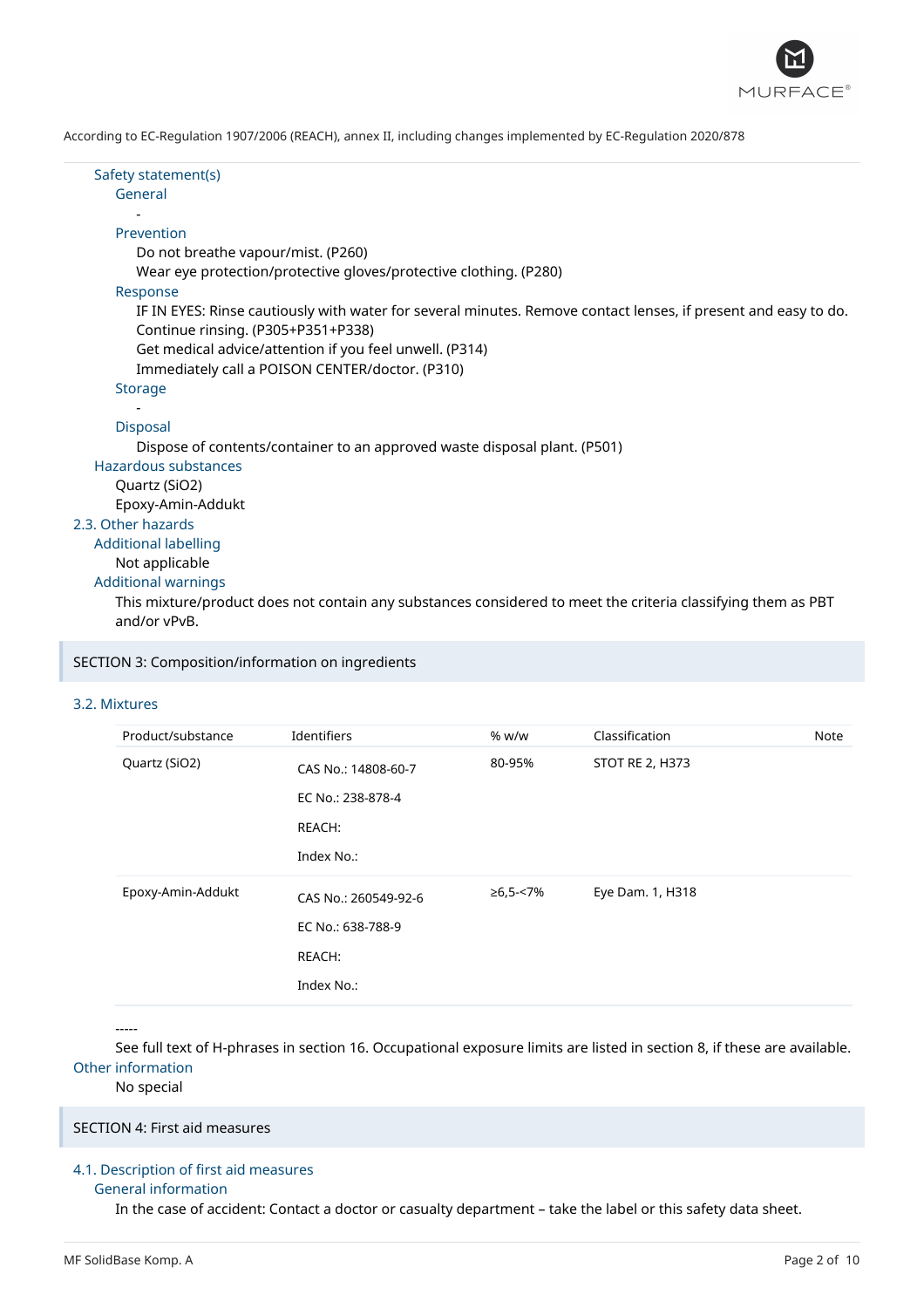

Contact a doctor if in doubt about the injured person's condition or if the symptoms persist. Never give an unconscious person water or other drink.

#### Inhalation

Upon breathing difficulties or irritation of the respiratory tract: Bring the person into fresh air and stay with him/her.

## Skin contact

Remove contaminated clothing and shoes immediately. Ensure to wash exposed skin thoroughly with water and soap. Skin cleanser can be used. DO NOT use solvents or thinners.

If skin irritation occurs: Get medical advice/attention.

## Eye contact

Upon irritation of the eye: Remove contact lenses. Flush eyes with plenty of water or salt water (20-30°C) for at least 15 minutes and continue until irritation stops. Make sure you flush under the upper and lower eyelids. Seek medical assistance immediately and continue flushing during transport.

#### Ingestion

Provide plenty of water for the person to drink and stay with him/her. In case of malaise, seek medical advice immediately and bring the safety data sheet or label from the product. Do not induce vomiting, unless recommended by the doctor. Have the victim lean forward with head down to avoid inhalation of- or choking on vomited material.

## Burns

Not applicable

#### 4.2. Most important symptoms and effects, both acute and delayed

Irritation effects: This product contains substances, which may cause irritation upon exposure to skin, eyes or lungs. Exposure may result in an increased absorption potential of other hazardous substances at the area of exposure.

#### 4.3. Indication of any immediate medical attention and special treatment needed

IF exposed or concerned:

Get immediate medical advice/attention.

## Information to medics

Bring this safety data sheet or the label from this product.

## SECTION 5: Firefighting measures

#### 5.1. Extinguishing media

Suitable extinguishing media: Alcohol-resistant foam, carbon dioxide, powder, water mist.

Unsuitable extinguishing media: Waterjets should not be used, since they can spread the fire.

## 5.2. Special hazards arising from the substance or mixture

Fire will result in dense smoke. Exposure to combustion products may harm your health. Closed containers, which are exposed to fire, should be cooled with water. Do not allow fire-extinguishing water to enter the sewage system and nearby surface waters.

#### 5.3. Advice for firefighters

Wear self-contained breathing apparatus and protective clothing to prevent contact. Upon direct exposure contact The National Poisons Information Service (dial 111, 24 h service) in order to obtain further advice.

SECTION 6: Accidental release measures

#### 6.1. Personal precautions, protective equipment and emergency procedures

Avoid direct contact with spilled substances.

## 6.2. Environmental precautions

Avoid discharge to lakes, streams, sewers, etc.

#### 6.3. Methods and material for containment and cleaning up

Use sand, earth, vermiculite, diatomaceous earth to contain and collect non-combustible absorbent materials and place in container for disposal, according to local regulations.

To the extent possible cleaning is performed with normal cleaning agents. Avoid use of solvents.

## 6.4. Reference to other sections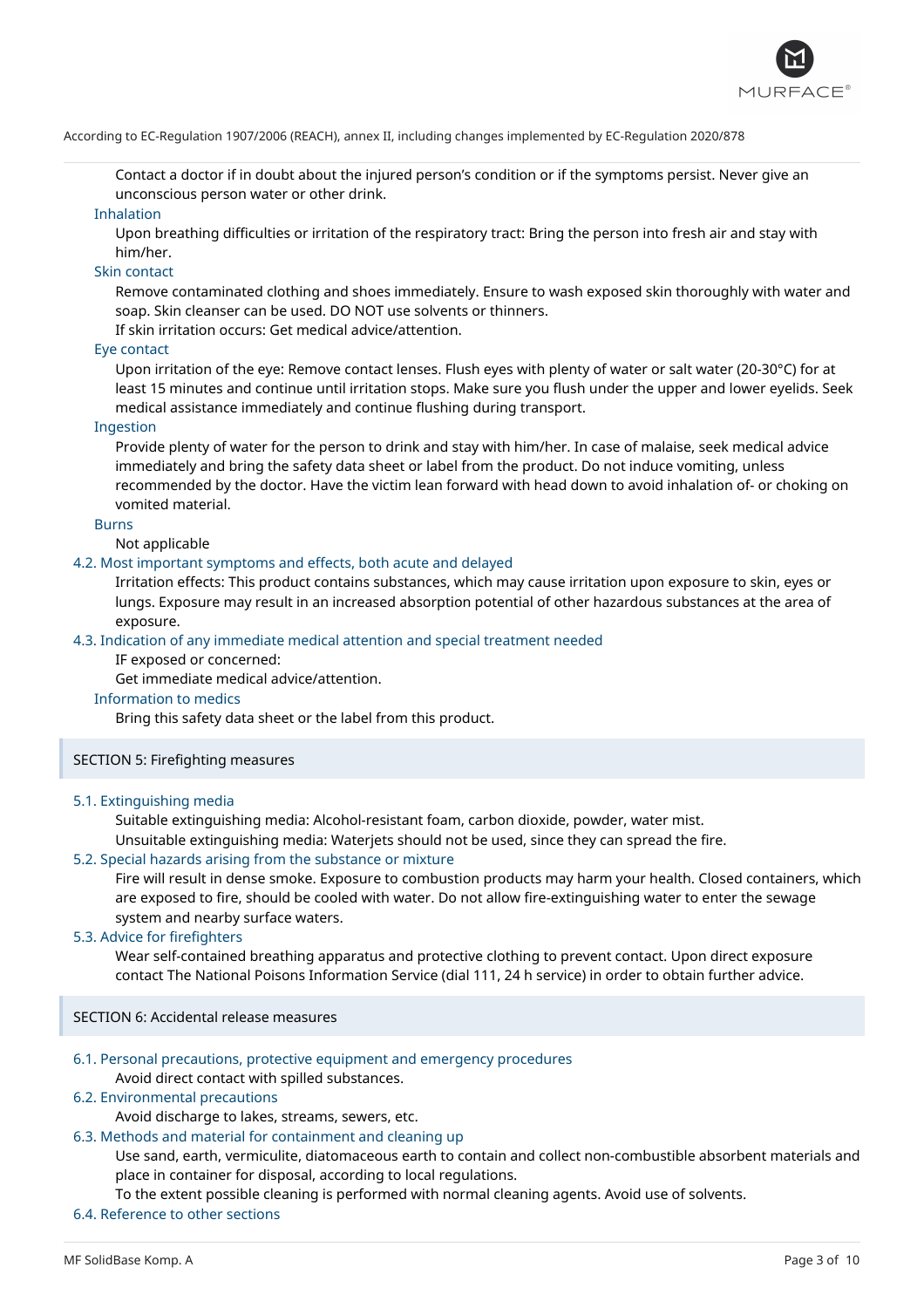

See section 13 on "Disposal considerations" in regard of handling of waste. See section 8 "Exposure controls/personal protection" for protective measures.

## SECTION 7: Handling and storage

#### 7.1. Precautions for safe handling

Avoid direct contact with the product.

Smoking, drinking and consumption of food is not allowed in the work area.

See section 8 "Exposure controls/personal protection" for information on personal protection.

#### 7.2. Conditions for safe storage, including any incompatibilities

Containers that have been opened must be carefully resealed and kept upright to prevent leakage.

#### Recommended storage material

Keep only in original packaging.

Storage temperature

Dry, cool and well ventilated

### Incompatible materials

Copper alloy, containing copper

## 7.3. Specific end use(s)

This product should only be used for applications quoted in section 1.2

#### SECTION 8: Exposure controls/personal protection

#### 8.1. Control parameters

 $\overline{a}$ 

Quartz (SiO2)

Long term exposure limit (8 hours) (mg/m<sup>3</sup>): 0,1 (respirable fraction) Annotations:

Carc = Capable of causing cancer and/or heritable genetic damage.

The Control of Substances Hazardous to Health Regulations 2002. SI 2002/2677 The Stationery Office 2002. EH40/2005 Workplace exposure limits (Fourth Edition 2020).

## DNEL

No data available

## PNEC

No data available

## 8.2. Exposure controls

Compliance with the given occupational exposure limits values should be controlled on a regular basis.

# General recommendations

Smoking, drinking and consumption of food is not allowed in the work area.

Exposure scenarios

There are no exposure scenarios implemented for this product.

#### Exposure limits

Professional users are subjected to the legally set maximum concentrations for occupational exposure. See occupational hygiene limit values above.

## Appropriate technical measures

The formation of vapours must be kept at a minimum and below current limit values (see above). Installation of a local exhaust system if normal air flow in the work room is not sufficient is recommended. Ensure emergency eyewash and -showers are clearly marked.

#### Hygiene measures

In between use of the product and at the end of the working day all exposed areas of the body must be washed thoroughly. Always wash hands, forearms and face.

### Measures to avoid environmental exposure

Keep damming materials near the workplace. If possible, collect spillage during work.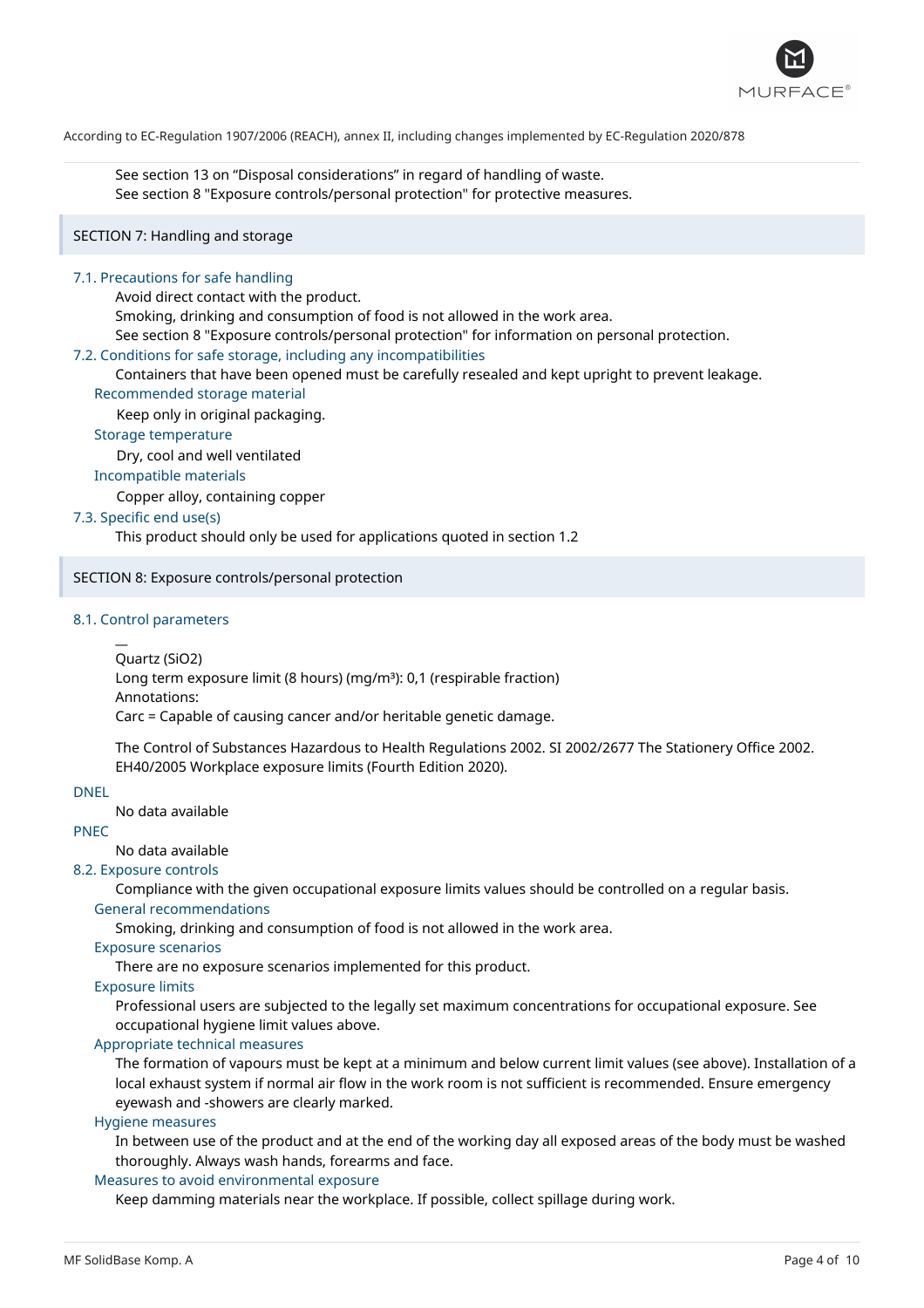

### Individual protection measures, such as personal protective equipment

### **Generally**

Use only CE marked protective equipment. No specific requirements Respiratory Equipment

| <b>Type</b>                                                                     | Class          | Colour | Standards |   |
|---------------------------------------------------------------------------------|----------------|--------|-----------|---|
| Respiratory protection is<br>not needed in the event<br>of adequate ventilation |                |        |           |   |
| In case of insufficient<br>ventilation                                          | P <sub>1</sub> |        | EN 14387  | 5 |

## Skin protection

| Recommended                                 | Type/Category | <b>Standards</b>         |  |
|---------------------------------------------|---------------|--------------------------|--|
| Dedicated work clothing -<br>should be worn |               | $\overline{\phantom{a}}$ |  |

### Hand protection

| Material                | Glove thickness<br>(mm) | Breakthrough time<br>(min.) | <b>Standards</b>                  |  |
|-------------------------|-------------------------|-----------------------------|-----------------------------------|--|
| Polyvinyl alcohol (PVA) | $\blacksquare$          | >480                        | EN374-2, EN374-3,<br><b>EN388</b> |  |
| Vinyl/PVC               | ٠                       | >480                        | EN374-3, EN388, EN511             |  |
| Nitrile                 | 0.4                     | >480                        | EN374-2, EN374-3,<br><b>EN388</b> |  |

### Eye protection

| Type                                       | Standards |  |
|--------------------------------------------|-----------|--|
| Safety glasses with side EN166<br>shields. |           |  |

## SECTION 9: Physical and chemical properties

## 9.1. Information on basic physical and chemical properties Physical state Highly viscous mass Colour

#### Beige, sand Odour / Odour threshold

Characteristic

# pH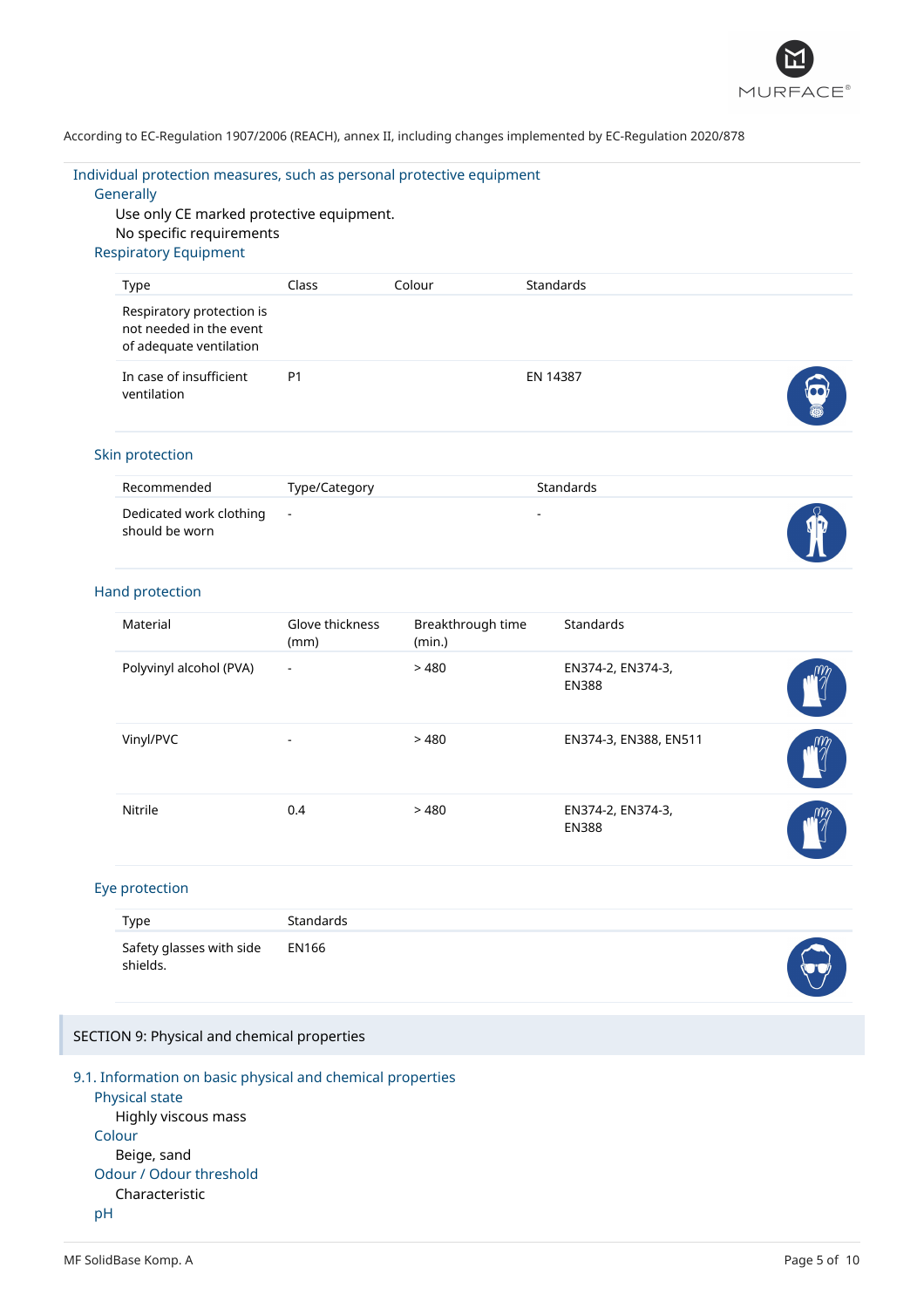

```
Testing not relevant or not possible due to nature of the product.
   Density (g/cm<sup>3</sup>)
      3.1 (20 °C)
   Kinematic viscosity
      Testing not relevant or not possible due to nature of the product.
   Particle characteristics
      Does not apply to liquids.
Phase changes
   Melting point/Freezing point (°C)
      Testing not relevant or not possible due to nature of the product.
   Softening point/range (waxes and pastes) (°C)
      Does not apply to liquids.
   Boiling point (°C)
      100
   Vapour pressure
      <5 hPa
   Relative vapour density
      Testing not relevant or not possible due to nature of the product.
   Decomposition temperature (°C)
      Testing not relevant or not possible due to nature of the product.
Data on fire and explosion hazards
   Flash point (°C)
      >100
   Ignition (°C)
      Testing not relevant or not possible due to nature of the product.
   Auto flammability (°C)
      Testing not relevant or not possible due to nature of the product.
   Lower and upper explosion limit (% v/v)
      Testing not relevant or not possible due to nature of the product.
Solubility
   Solubility in water
      Insoluble
   n-octanol/water coefficient
      Testing not relevant or not possible due to nature of the product.
   Solubility in fat (g/L)
      Testing not relevant or not possible due to nature of the product.
9.2. Other information
   VOC (g/L)
      \OmegaOther physical and chemical parameters
      No data available
SECTION 10: Stability and reactivity
10.1. Reactivity
      No data available
10.2. Chemical stability
      The product is stable under the conditions, noted in section 7 "Handling and storage".
10.3. Possibility of hazardous reactions
      Violent reaction with: amines. acid
10.4. Conditions to avoid
      Protect from heat.
10.5. Incompatible materials
      Oxidizing agent, strong. Strong acid amines
```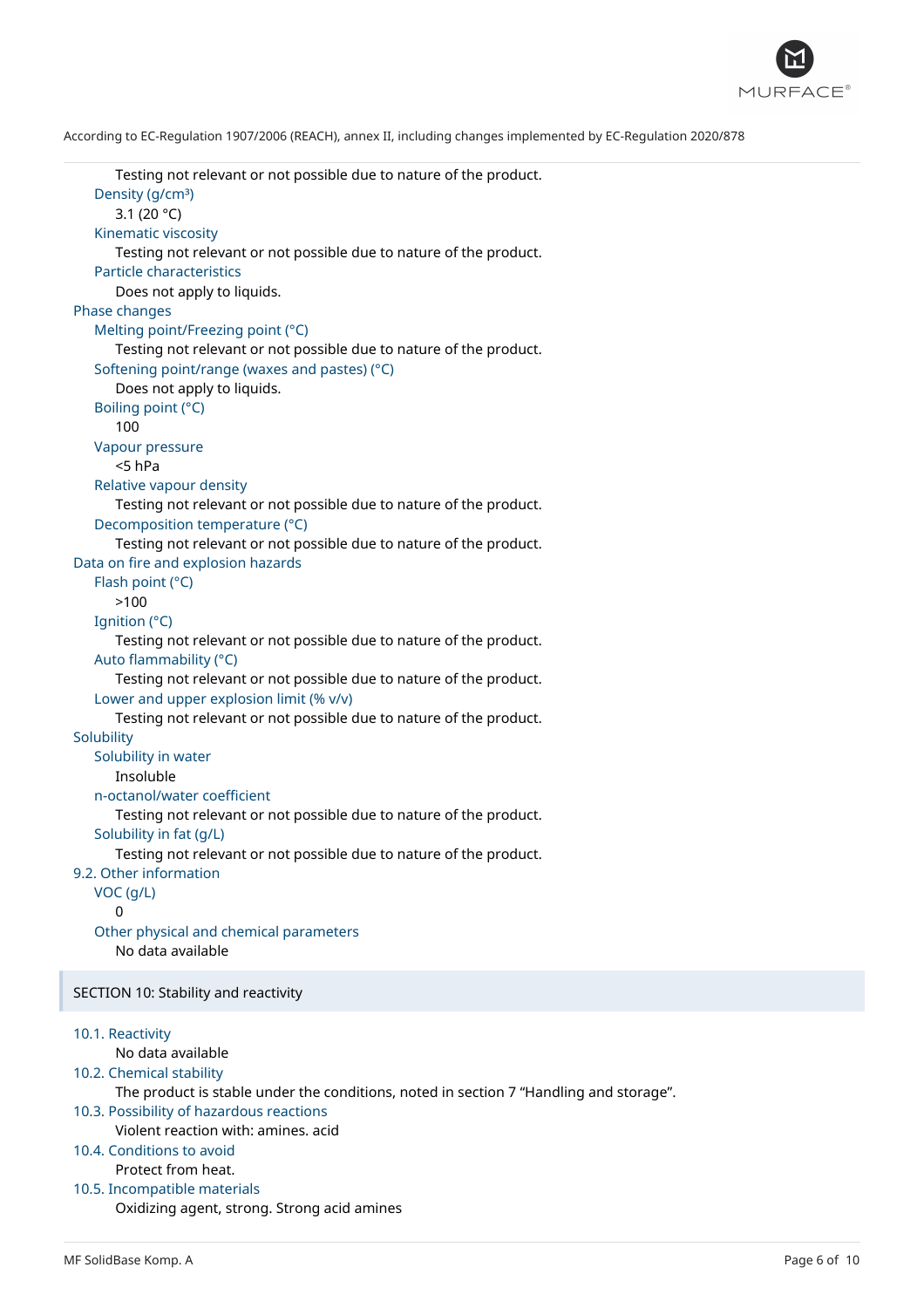

### 10.6. Hazardous decomposition products

The product is not degraded when used as specified in section 1.

## SECTION 11: Toxicological information

| 11.1. Information on hazard classes as defined in Regulation (EC) No 1272/2008                                  |
|-----------------------------------------------------------------------------------------------------------------|
| <b>Acute toxicity</b>                                                                                           |
| Based on available data, the classification criteria are not met.                                               |
| Skin corrosion/irritation                                                                                       |
| Based on available data, the classification criteria are not met.                                               |
| Serious eye damage/irritation                                                                                   |
| Causes serious eye damage.                                                                                      |
| <b>Respiratory sensitisation</b>                                                                                |
| Based on available data, the classification criteria are not met.                                               |
| Skin sensitisation                                                                                              |
| Based on available data, the classification criteria are not met.                                               |
| Germ cell mutagenicity                                                                                          |
| Based on available data, the classification criteria are not met.                                               |
| Carcinogenicity                                                                                                 |
| Based on available data, the classification criteria are not met.                                               |
| Reproductive toxicity                                                                                           |
| Based on available data, the classification criteria are not met.                                               |
| STOT-single exposure                                                                                            |
| Based on available data, the classification criteria are not met.                                               |
| STOT-repeated exposure                                                                                          |
| May cause damage to organs through prolonged or repeated exposure.                                              |
| <b>Aspiration hazard</b>                                                                                        |
| Based on available data, the classification criteria are not met.                                               |
| 11.2. Information on other hazards                                                                              |
| Long term effects                                                                                               |
| Irritation effects: This product contains substances, which may cause irritation upon exposure to skin, eyes or |
| lungs. Exposure may result in an increased absorption potential of other hazardous substances at the area of    |
| exposure.                                                                                                       |
| <b>Endocrine disrupting properties</b>                                                                          |

# No special

Other information Quartz (SiO2) has been classified by IARC as a group 1 carcinogen.

## SECTION 12: Ecological information

## 12.1. Toxicity

| Product/substance<br>Test method | Epoxy-Amin-Addukt |
|----------------------------------|-------------------|
| Species                          | Fish              |
| Compartment                      |                   |
| Duration                         | 96 hours          |
| Test                             | 1C50              |
| Result                           | $>100$ mg/L       |
| Other information                |                   |
| Product/substance<br>Test method | Epoxy-Amin-Addukt |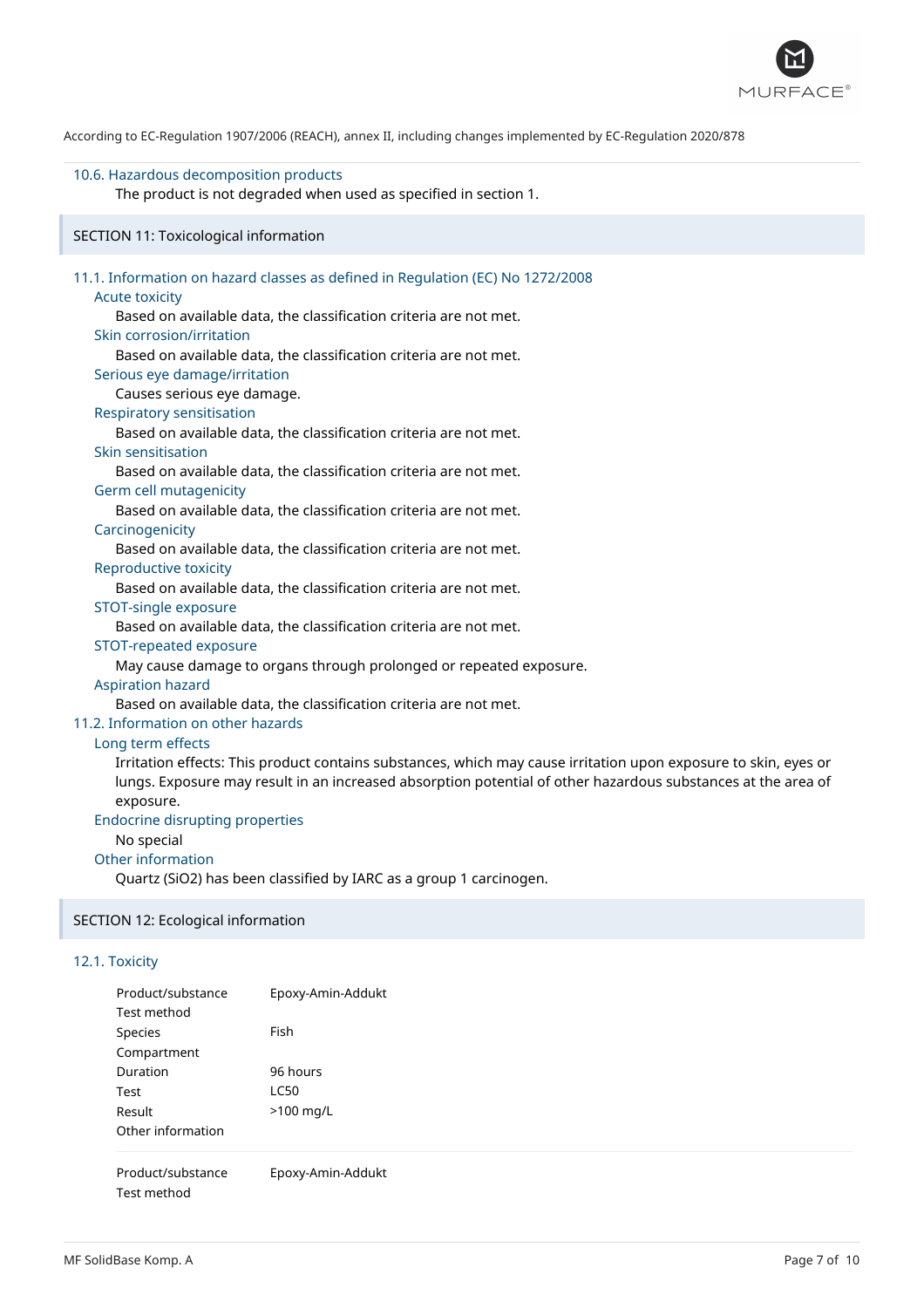

| <b>Species</b>    | Crustacean |
|-------------------|------------|
| Compartment       |            |
| Duration          | 48 hours   |
| Test              | FC50       |
| Result            | $>15$ mg/L |
| Other information |            |

## 12.2. Persistence and degradability No data available

- 12.3. Bioaccumulative potential No data available
- 12.4. Mobility in soil

## No data available

#### 12.5. Results of PBT and vPvB assessment

This mixture/product does not contain any substances considered to meet the criteria classifying them as PBT and/or vPvB.

- 12.6. Endocrine disrupting properties No special
- 12.7. Other adverse effects No special

SECTION 13: Disposal considerations

## 13.1. Waste treatment methods

Product is covered by the regulations on hazardous waste. HP 5 - Specific Target Organ Toxicity (STOT)/Aspiration Toxicity Dispose of contents/container to an approved waste disposal plant. Regulation (EU) No 1357/2014 of 18 December 2014 on waste.

EWC code

Not applicable

Specific labelling

Not applicable

## Contaminated packing

Packaging containing residues of the product must be disposed of similarly to the product.

## SECTION 14: Transport information

## 14.1. - 14.4.

Not dangerous goods according to ADR, IATA and IMDG.

## ADR/RID

Not applicable

# IMDG

Not applicable MARINE POLLUTANT

# No

## IATA

Not applicable

- 14.5. Environmental hazards
	- Not applicable
- 14.6. Special precautions for user

## Not applicable

14.7. Maritime transport in bulk according to IMO instruments No data available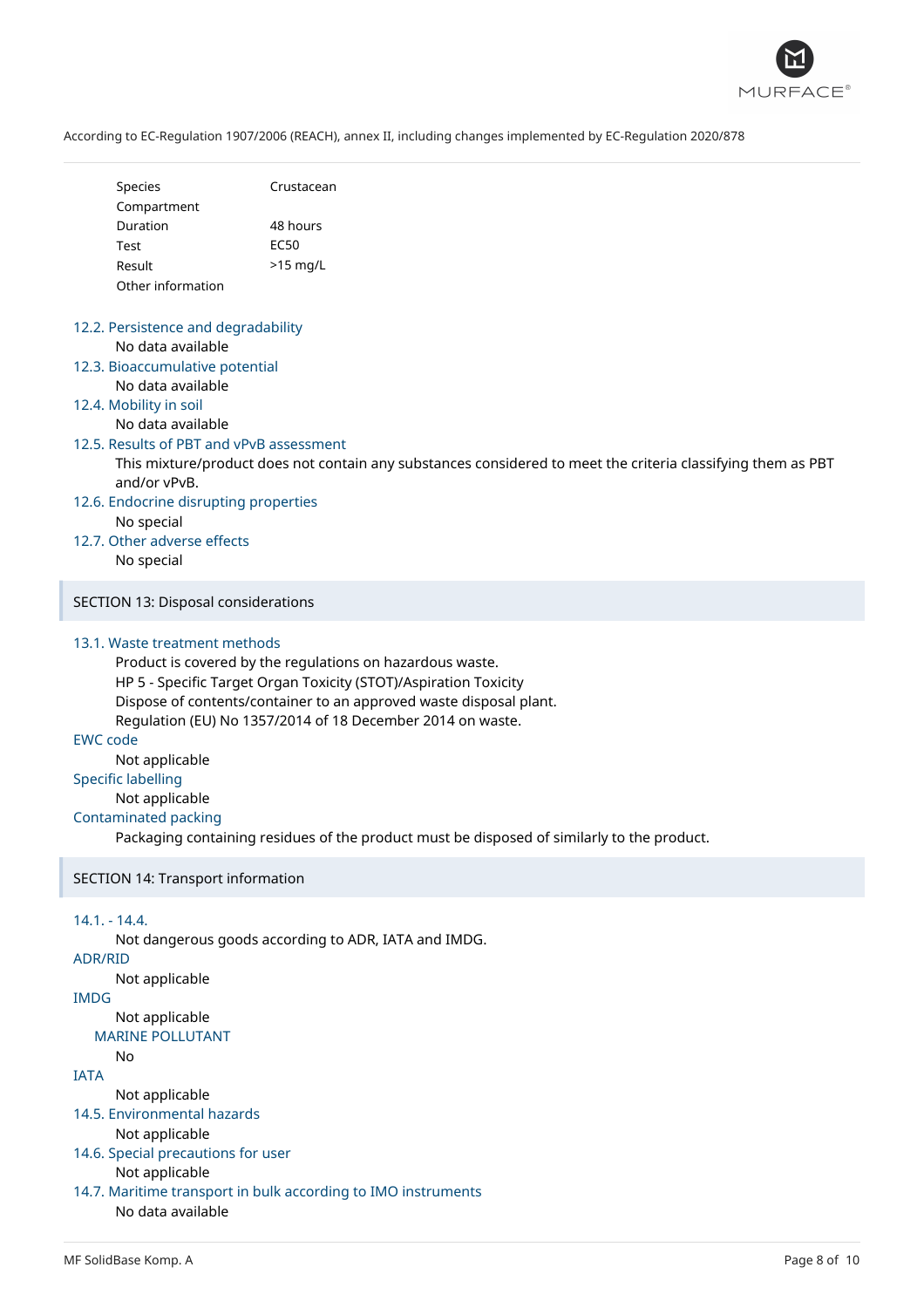

SECTION 15: Regulatory information

#### 15.1. Safety, health and environmental regulations/legislation specific for the substance or mixture

#### Restrictions for application

Restricted to professional users.

People under the age of 18 shall not be exposed to this product.

Pregnant women and women breastfeeding must not be exposed to this product. The risk, and possible technical precautions or design of the workplace needed to eliminate exposure, must be considered.

Demands for specific education

## No specific requirements

SEVESO - Categories / dangerous substances

Not applicable

Additional information

Not applicable

## Sources

The Management of Health and Safety at Work Regulations 1999 The Health and Safety at Work etc. Act 1974 Regulations 2013. Regulation (EU) No 1357/2014 of 18 December 2014 on waste. CLP Regulation (EC) No 1272/2008, as retained and amended in UK law. EC-Regulation 1907/2006 (REACH), as amended by UK REACH Regulations SI 2019/758

15.2. Chemical safety assessment

No

SECTION 16: Other information

## Full text of H-phrases as mentioned in section 3

H318, Causes serious eye damage.

H373, May cause damage to organs through prolonged or repeated exposure.

#### Abbreviations and acronyms

ADN = European Provisions concerning the International Carriage of Dangerous Goods by Inland Waterway

ADR = The European Agreement concerning the International Carriage of Dangerous Goods by Road

ATE = Acute Toxicity Estimate

BCF = Bioconcentration Factor

CAS = Chemical Abstracts Service

CE = Conformité Européenne

CLP = Classification, Labelling and Packaging Regulation [Regulation (EC) No. 1272/2008]

CSA = Chemical Safety Assessment

CSR = Chemical Safety Report

DMEL = Derived Minimal Effect Level

DNEL = Derived No Effect Level

EINECS = European Inventory of Existing Commercial chemical Substances

ES = Exposure Scenario

EUH statement = CLP-specific Hazard statement

EWC = European Waste Catalogue

GHS = Globally Harmonized System of Classification and Labelling of Chemicals

IARC = International Agency for Research on Cancer (IARC)

IATA = International Air Transport Association

IBC = Intermediate Bulk Container

IMDG = International Maritime Dangerous Goods

LogPow = logarithm of the octanol/water partition coefficient

MARPOL = International Convention for the Prevention of Pollution From Ships, 1973 as modified by the Protocol of 1978. ("Marpol" = marine pollution)